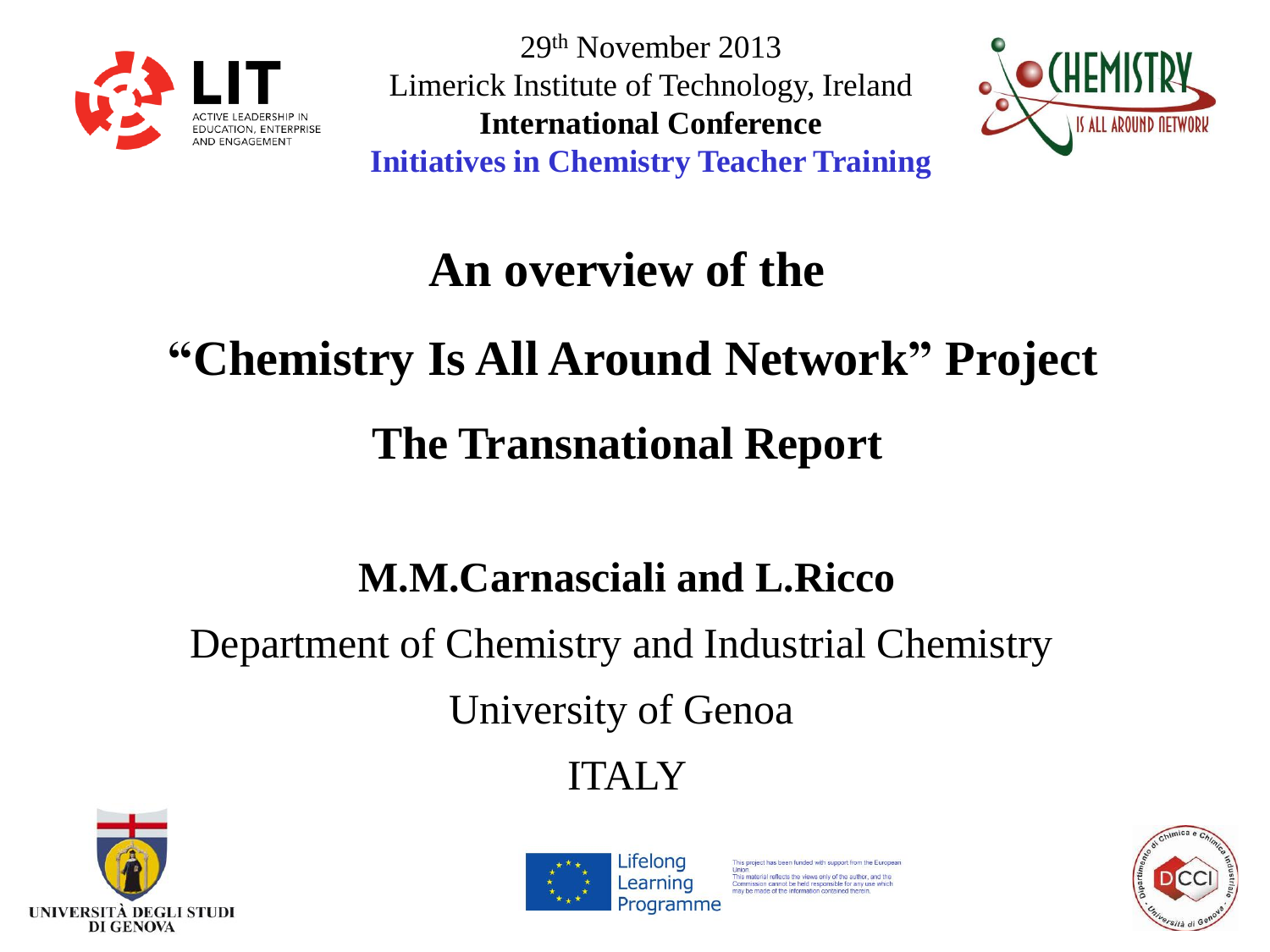#### **An overview of the project The aims**

The **Chemistry Is All Around Network** project aims at stimulating the interest of students towards the study of chemistry. It is based on the collaboration of school teachers, scientific experts and university researchers and each year foresees different activities within a specific area of interest:

- **1. students' motivation**
- **2. teachers' training**
- **3. successful experiences and good practices**

## www.chemistryisnetwork.eu



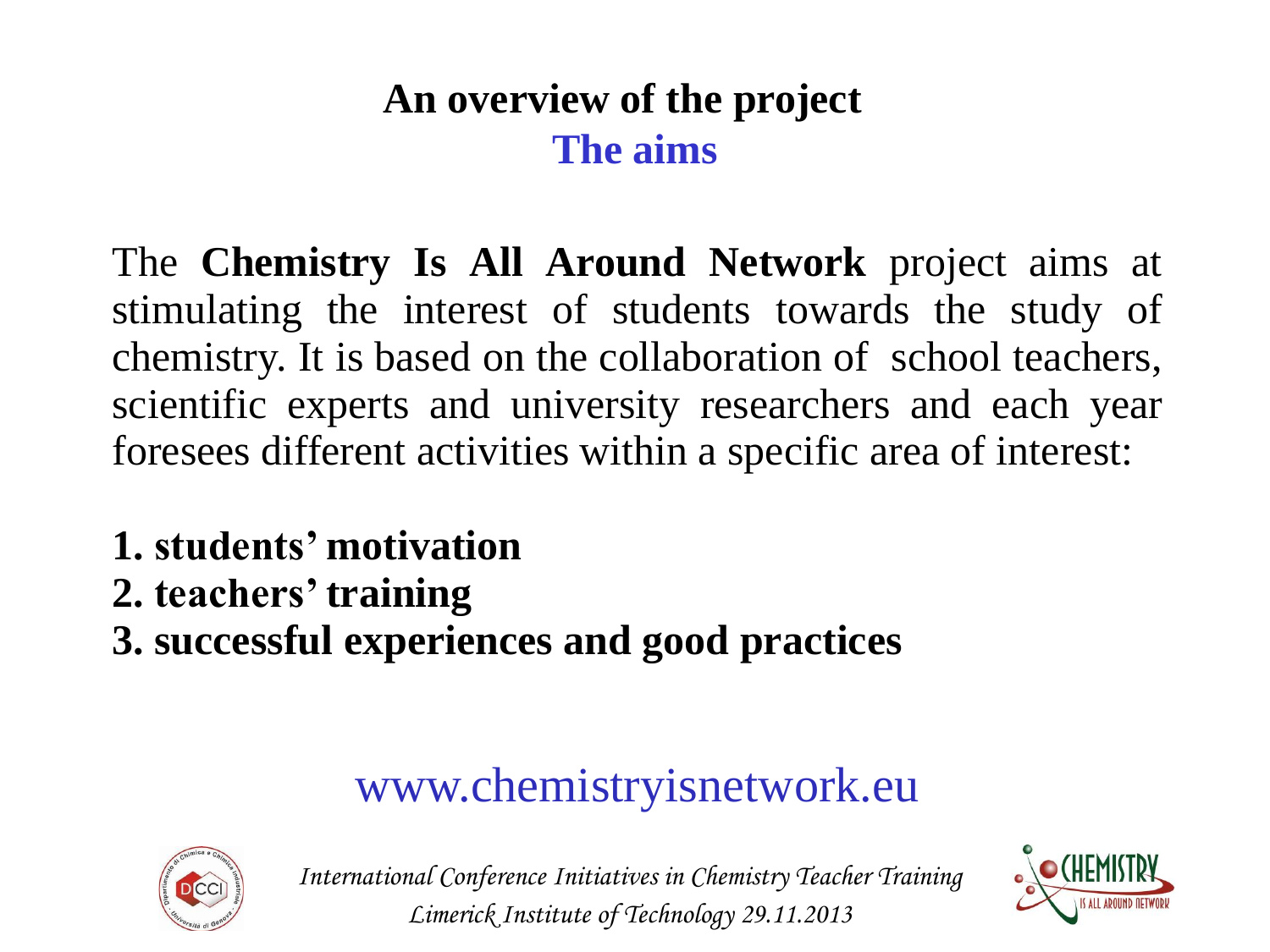#### **An overview of the project The International Network**

13 Partners from 11 European Countries are working hard and in a good way to reach the aim





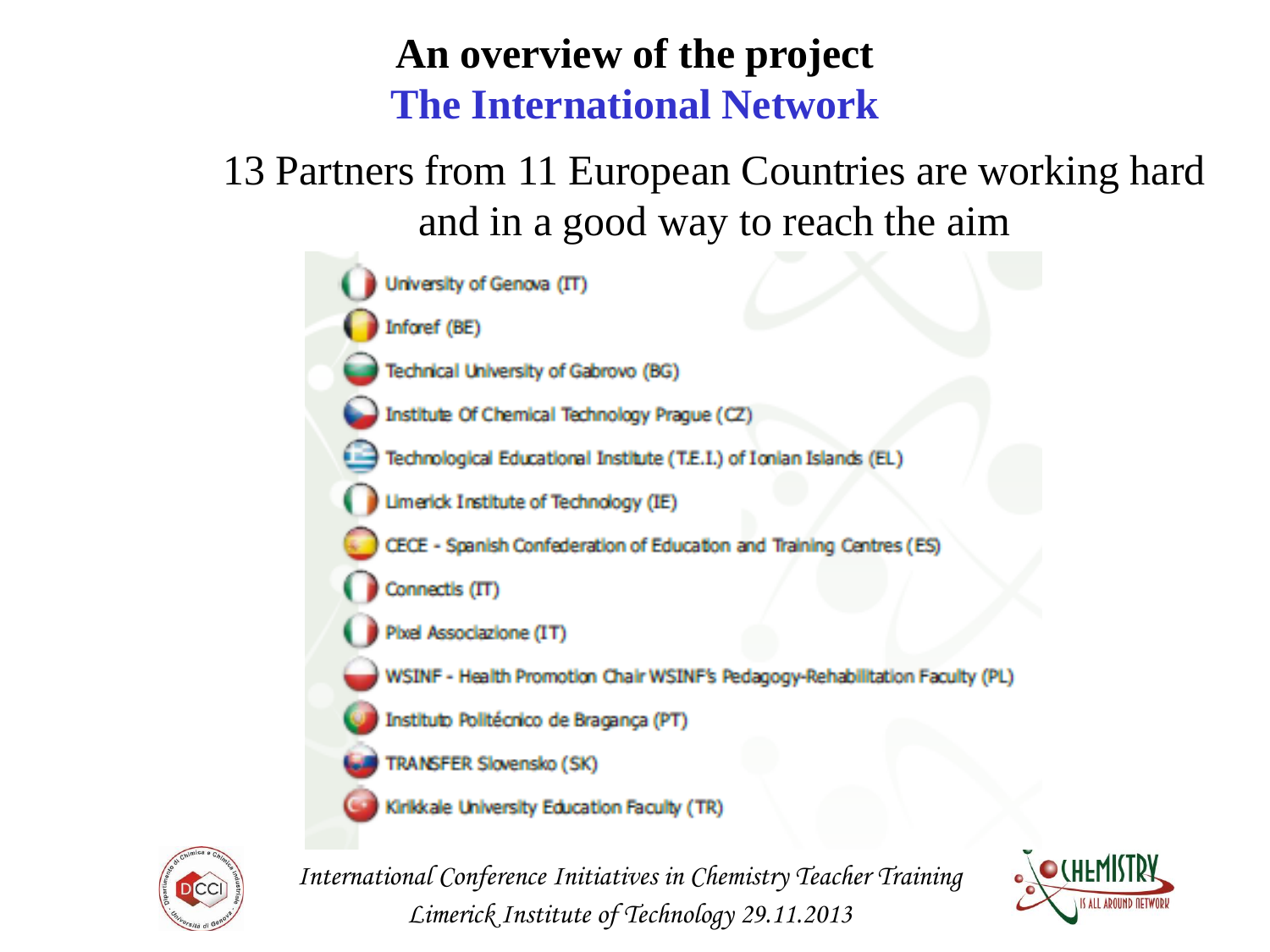#### **An overview of the project The National Networks**

During the first months of work, each country selected at least ten teachers (from schools of different grade and level) and five experts in chemistry and/or education, in order to create a national network able to discuss and work on the subjects foreseen for each year.

During the second year of project, associated partners and associated schools were added to each national network in order to support project aims and activities.



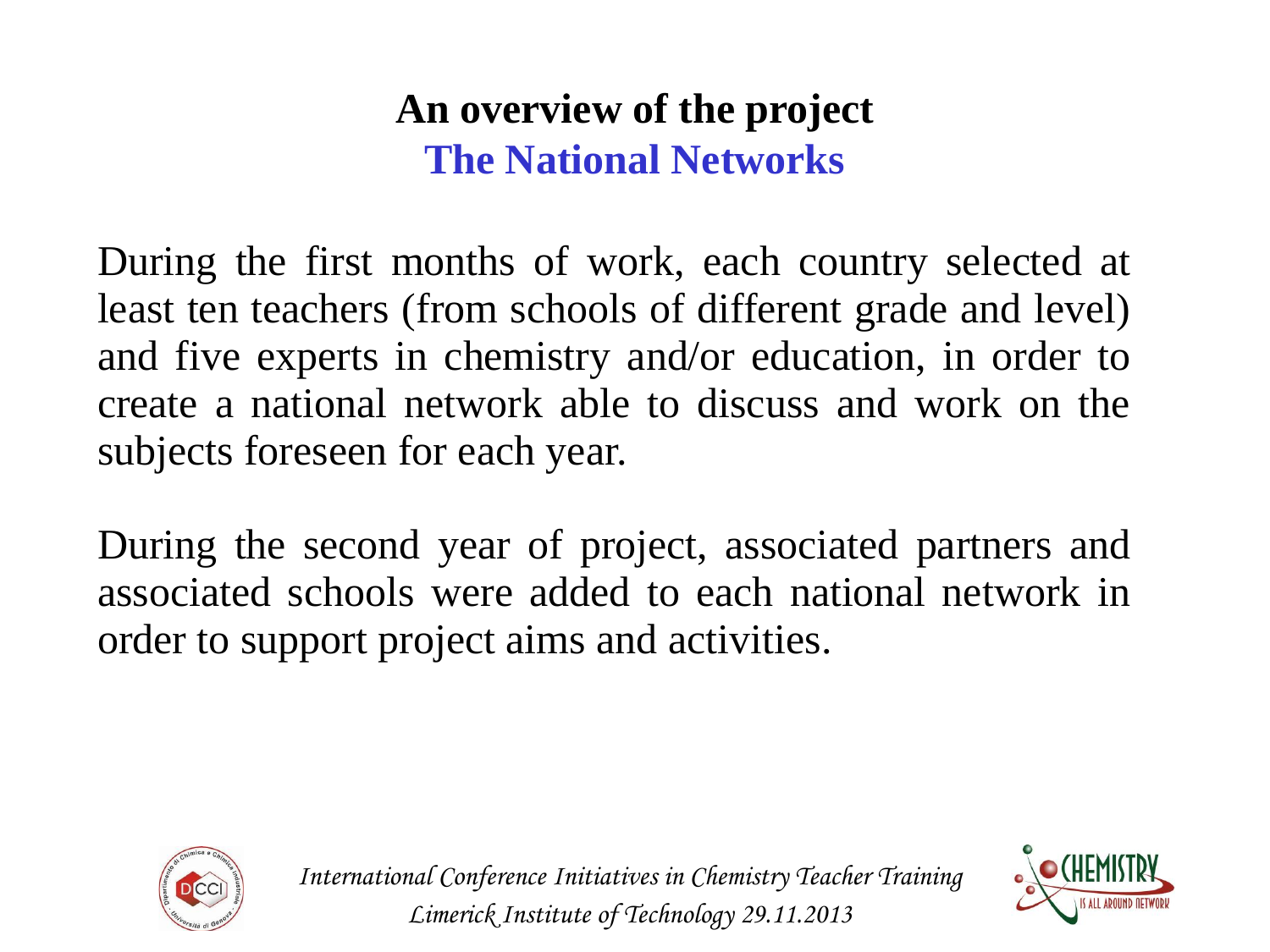#### **An overview of the project.The National Networks**

| <b>Countries</b><br>(11)         | <b>Experts</b><br>(71) | <b>Schools/Teachers</b><br>(79/163) | <b>Associated</b><br>Schools (31) | <b>Associated</b><br>Partners (48) |
|----------------------------------|------------------------|-------------------------------------|-----------------------------------|------------------------------------|
| <b>Belgium</b>                   | $\overline{7}$         | 11/37                               | $\overline{2}$                    | $\overline{4}$                     |
| <b>Bulgaria</b>                  | 5                      | 5/10                                | 5                                 | 3                                  |
| <b>Czech</b><br><b>Republic</b>  | 5                      | 6/11                                | $\overline{4}$                    | $\overline{4}$                     |
| Greece                           | $\overline{7}$         | 10/12                               | 5                                 | 6                                  |
| <b>Ireland</b>                   | 5                      | 8/11                                | 3                                 | 6                                  |
| <b>Italy</b>                     | 6                      | 6/10                                | $\overline{7}$                    | 6                                  |
| Poland                           | $\overline{7}$         | 8/14                                | $\overline{4}$                    | 5                                  |
| Portugal                         | 6                      | 7/18                                | $\overline{\mathbf{1}}$           | $\overline{4}$                     |
| <b>Slovak</b><br><b>Republic</b> | $\overline{7}$         | $5/10$                              | <i>in progress</i>                | $\overline{3}$                     |
| Spain                            | 10                     | 6/14                                | <i>in progress</i>                | $\mathbf{3}$                       |
| <b>Turkey</b>                    | 6                      | 7/16                                | <i>in progress</i>                | $\overline{4}$                     |



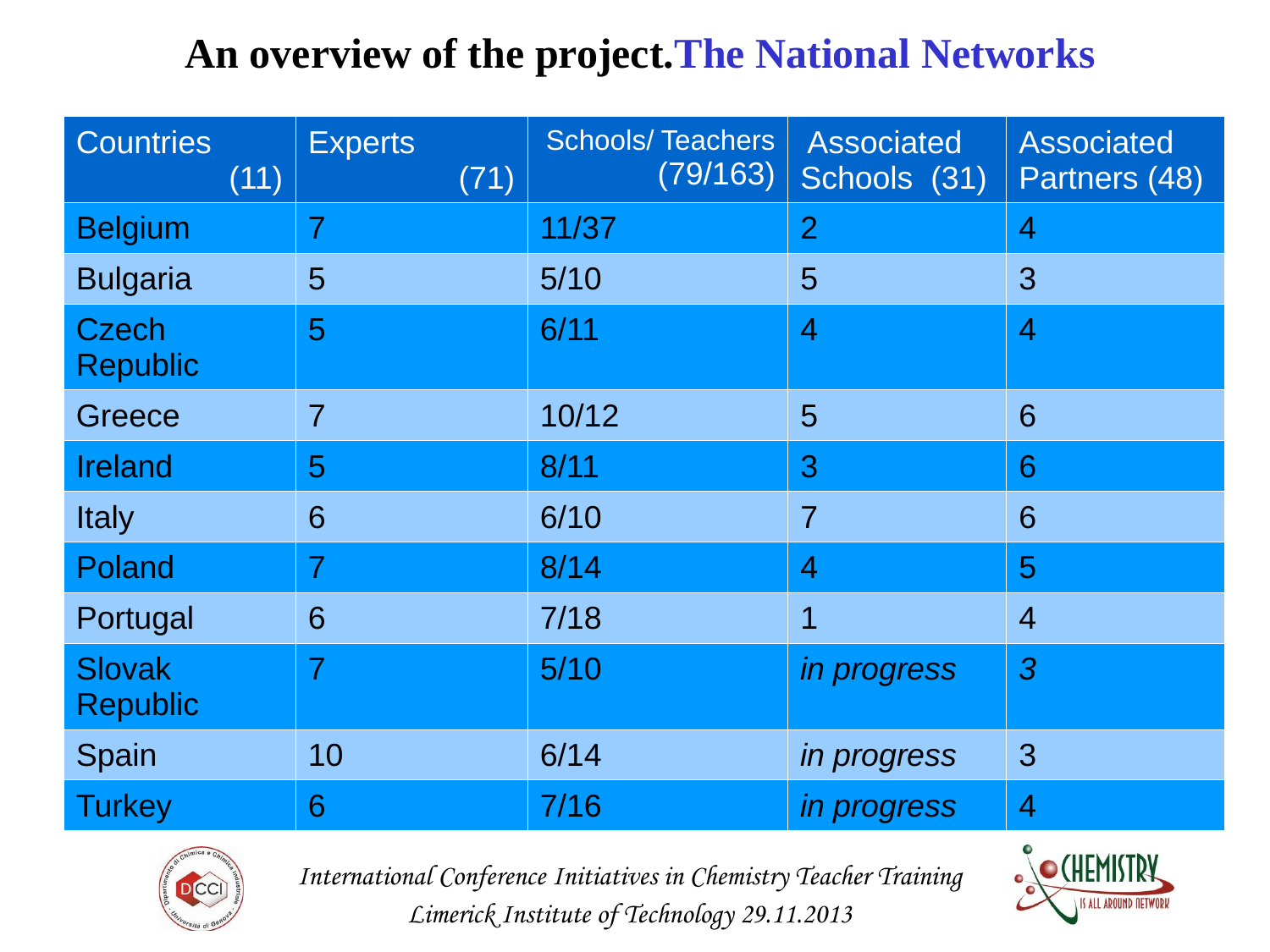### **Focus on Chemistry Teacher Training in Europe The project activities**

The second year of work, almost completed, was dedicated to analyse the training of teachers in the different countries, with a special focus on science/chemistry teachers.

The main activities of each partner were:

-select and review 5 significant publications about national teacher training

-write 2 papers about national teacher training, to be presented at the international conferences held in Gabrovo (Bulgaria) and Limerick

- write 1 national report on chemistry/science teacher training
- organize 1 national workshop
- participate in the two international meetings and conferences organized within the project



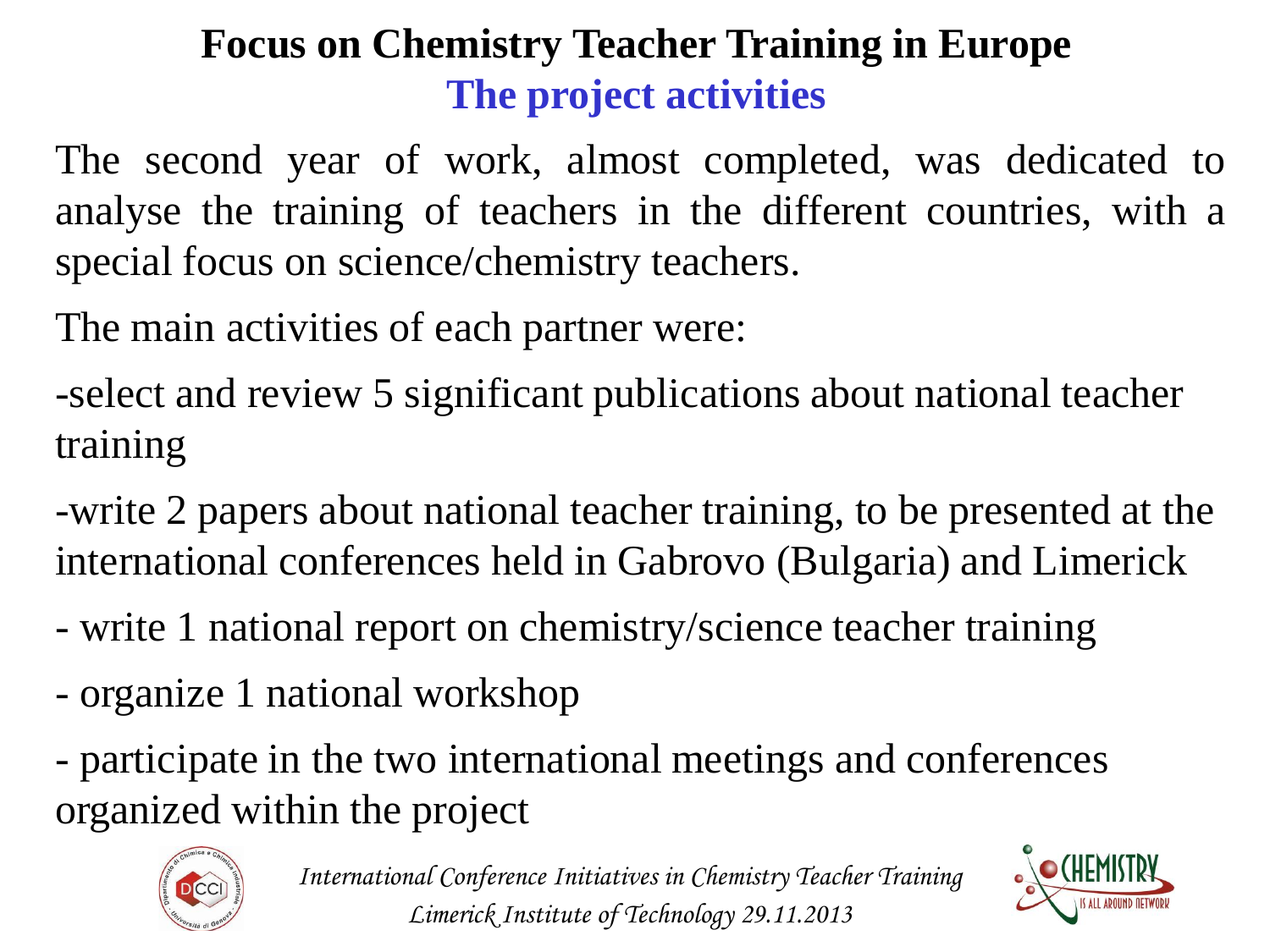#### **Focus on Chemistry Teacher Training in Europe The Transnational Report**

- The trasnational report summarizes all the national reports and is divided into sections, as follows:
- **1. National Situation on Teacher Training**
- **2. Assessment of the National Training of Science Teachers**
- **3. The Impact of the Project on Teacher Training** (on the basis of dissemination results, involvement of associated partners and schools, national workshops and international conferences)
- **4. Conclusions**



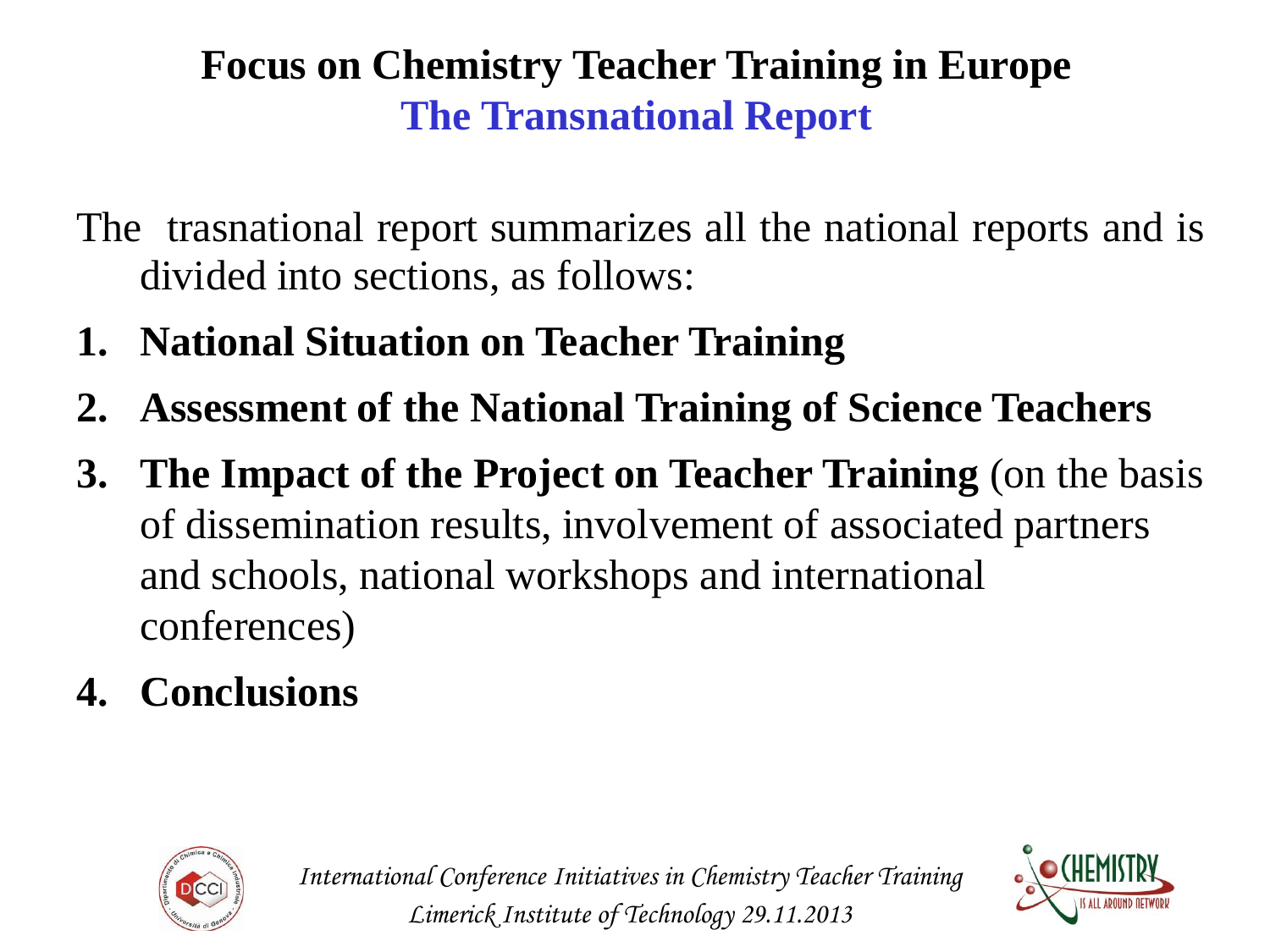#### **The Transnational Report National situation on teacher training**

A brief description of the situation on teacher training is given for each project partner, with special attention to the training of science/chemistry teachers.

Each paragraph is composed by two sections: initial (preservice) training and in-service (continuous) training.

Now I try to show you the main aspects in a short time, but the detailed description can be found on the project portal.

www.chemistryisnetwork.eu



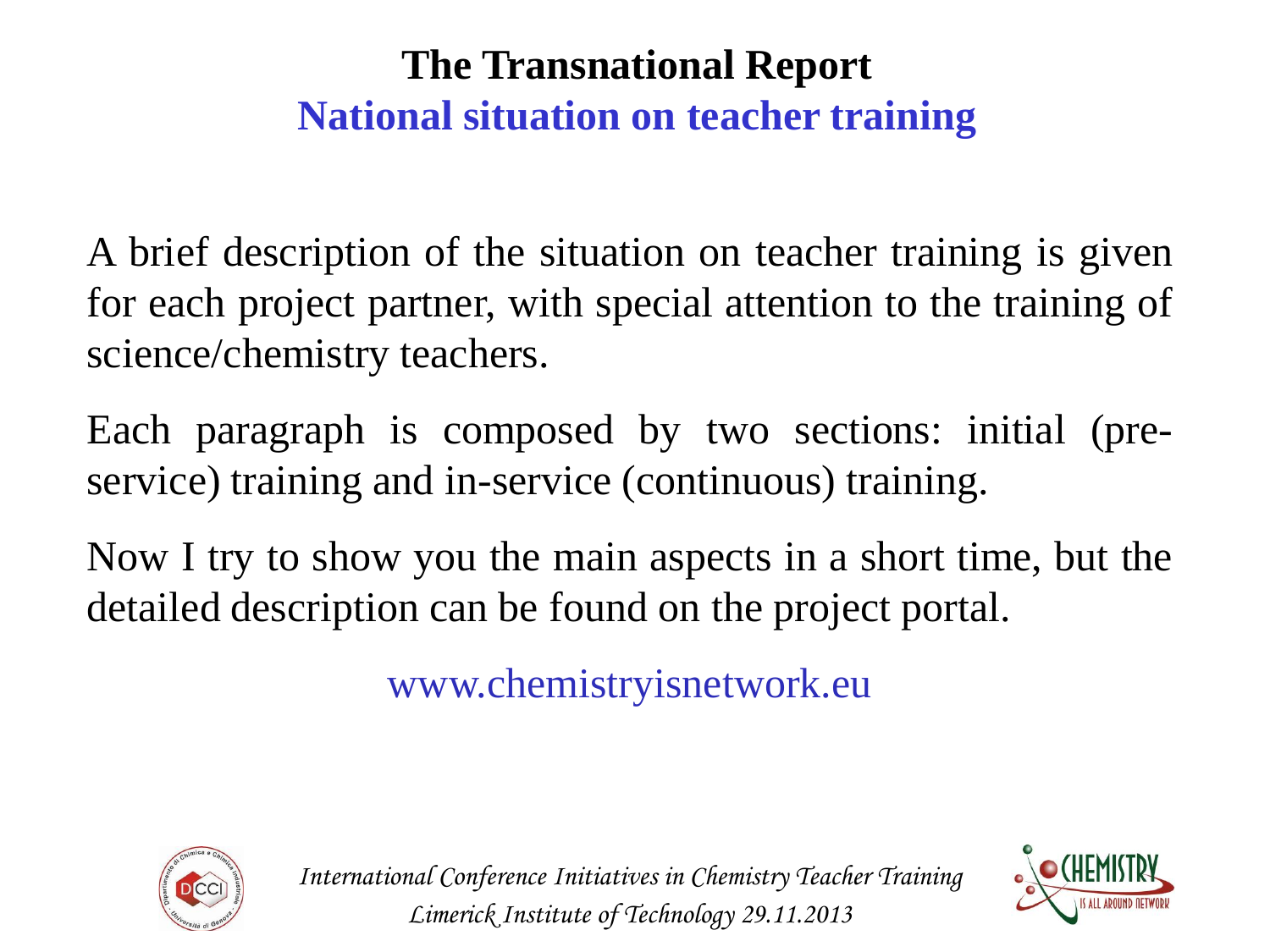#### **The Transnational Report**

**Assessment of the National Training of Science Teachers**

The assessment was made by considering:

- national publications

- teachers' opinion, collected during the national workshops and, in some cases, interviewing teachers not involved in the project.

The national situations are quite different from each other, but a common necessity of improvement emerges from the reports.



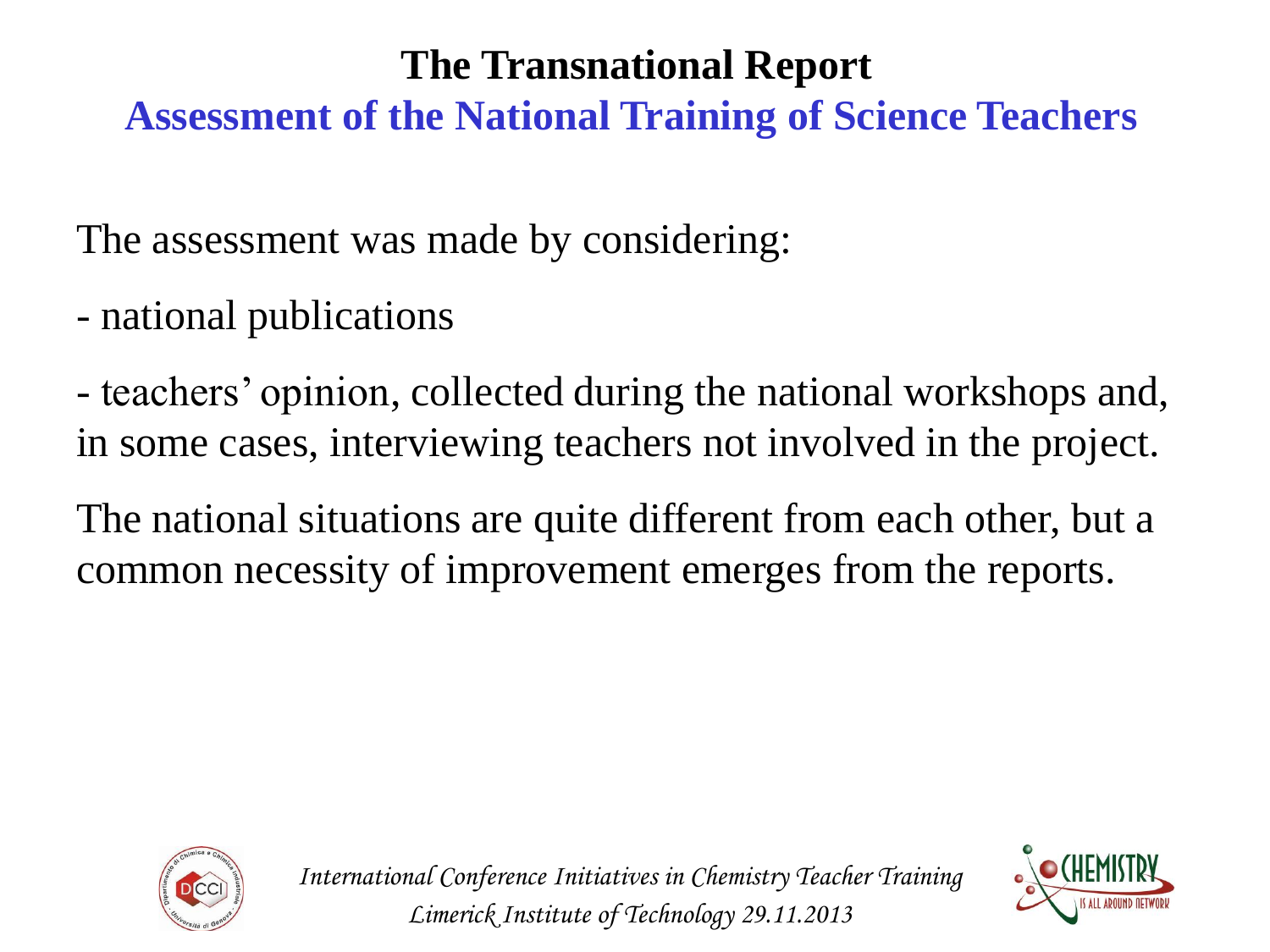I think that the project is making a valuable contribution to the training of teachers because it allows the experts to deal with the international reality and increase their knowledge in the field of training and discuss with teachers of all levels and degree, establishing a solid contact with school, its problems and its needs;

it also allows the teachers involved to have people to refer for improving their teaching methodology

and all users of the portal to update on teaching chemistry in Europe and find ideas for new teaching methodologies



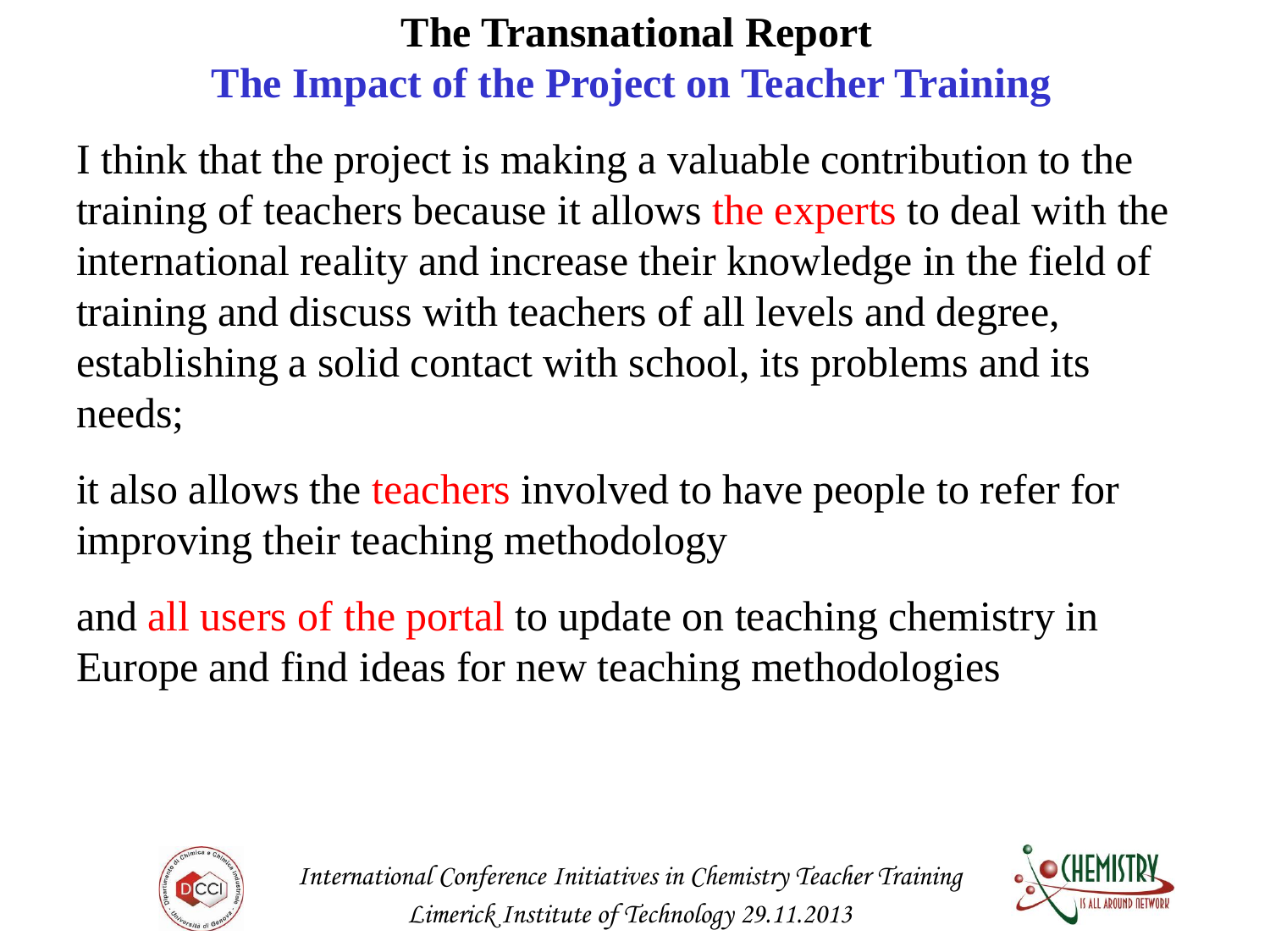Then:

- it encourages the creation of new collaborations, not only among people involved in the project, but also with colleagues and teachers reached by dissemination activities.

- it makes aware people involved in the field of education to the need of improving teachers training to have students better prepared and motivated



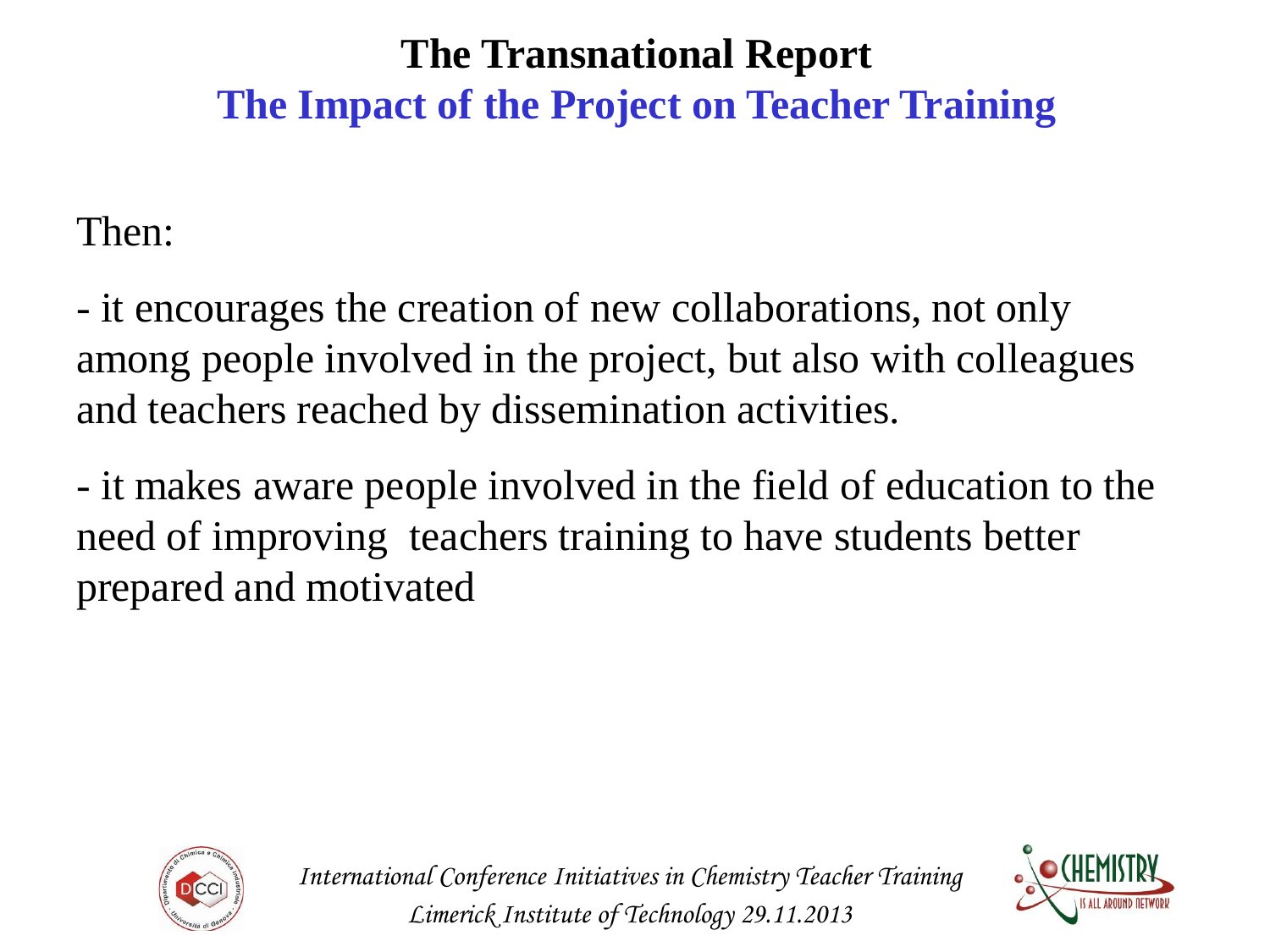#### The National Workshops

The most important opportunity to meet at national level is during the annual workshop.

It is a fundamental part of the project because it allows to:

- share and integrate the work that experts and teachers make for the project

- discuss and compare problems and experiences in order to improve everyone skills



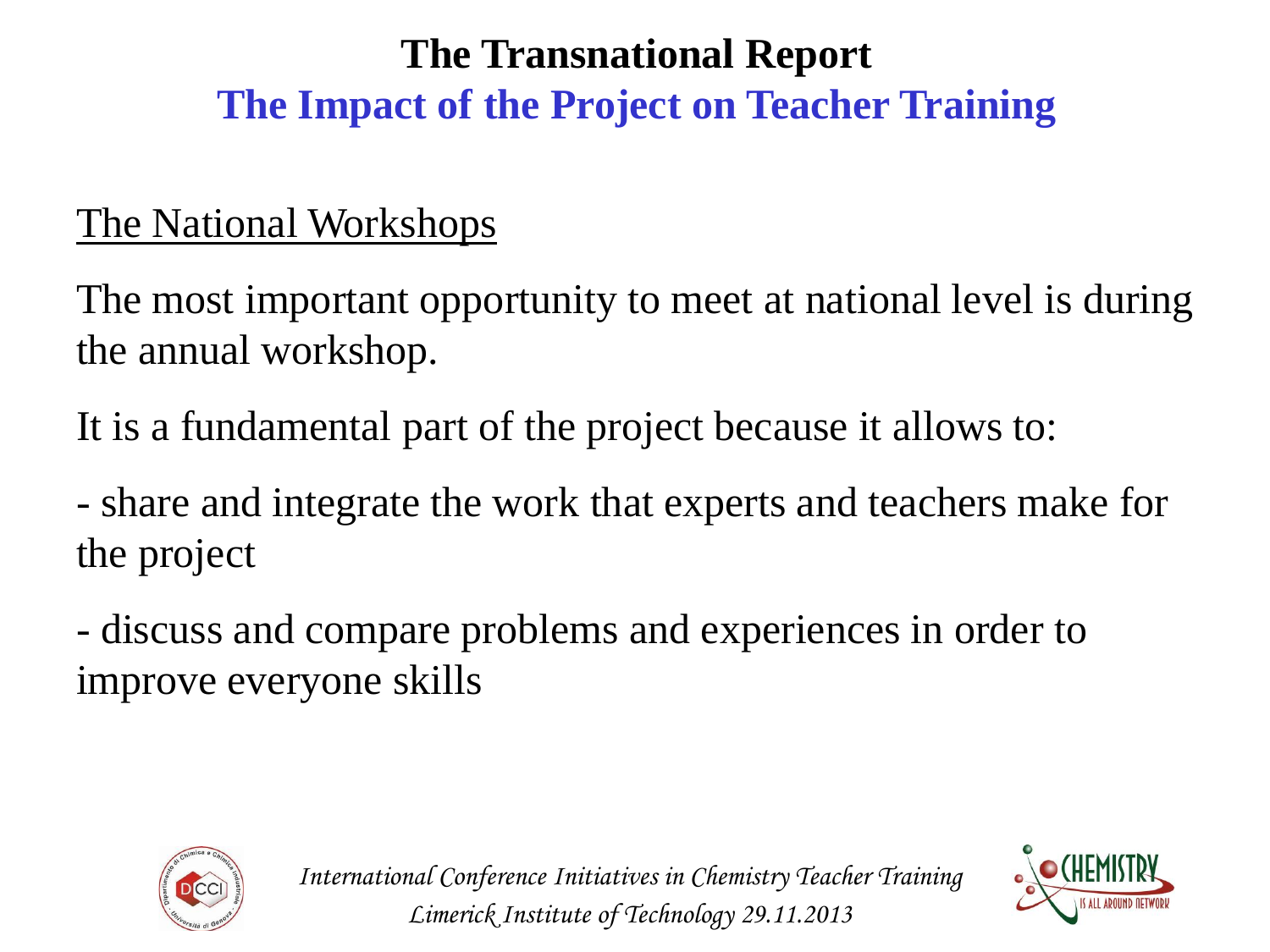The National Workshop on teacher training was held in May 2013, following six issues:

1) Methodologies to teach a specific topic: analysis and comparison between positive and negative experiences

2) Consequences of lack of opportunities to experiment different approaches and methods for teaching and learning chemistry

3) Importance of training science teacher keeping them updated with the continuous progress of the research

4) Use of simulations: pros and cons

- 5) Identification of recommendations, guidelines for teachers
- 6) Discussion about international papers and publications



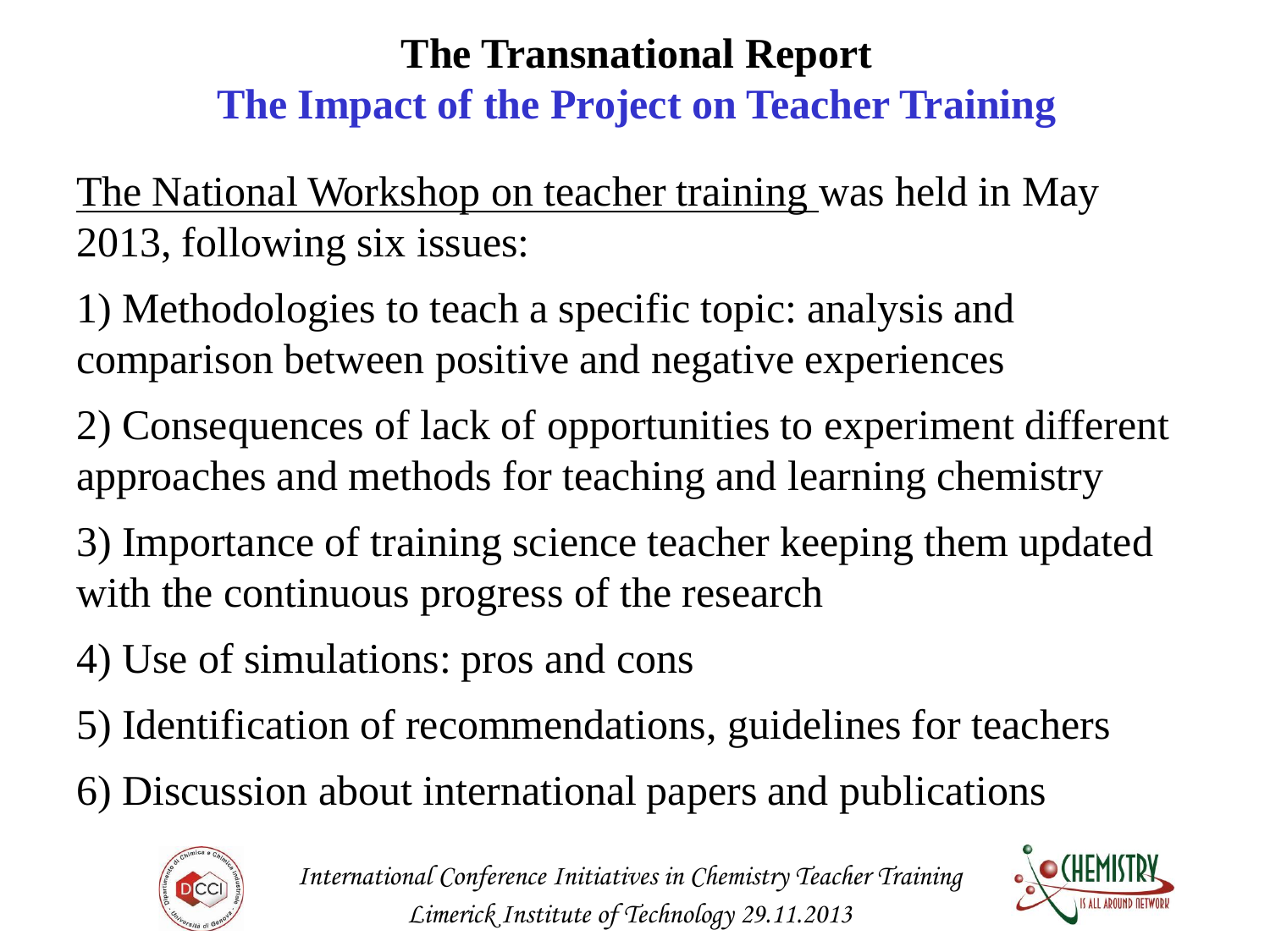



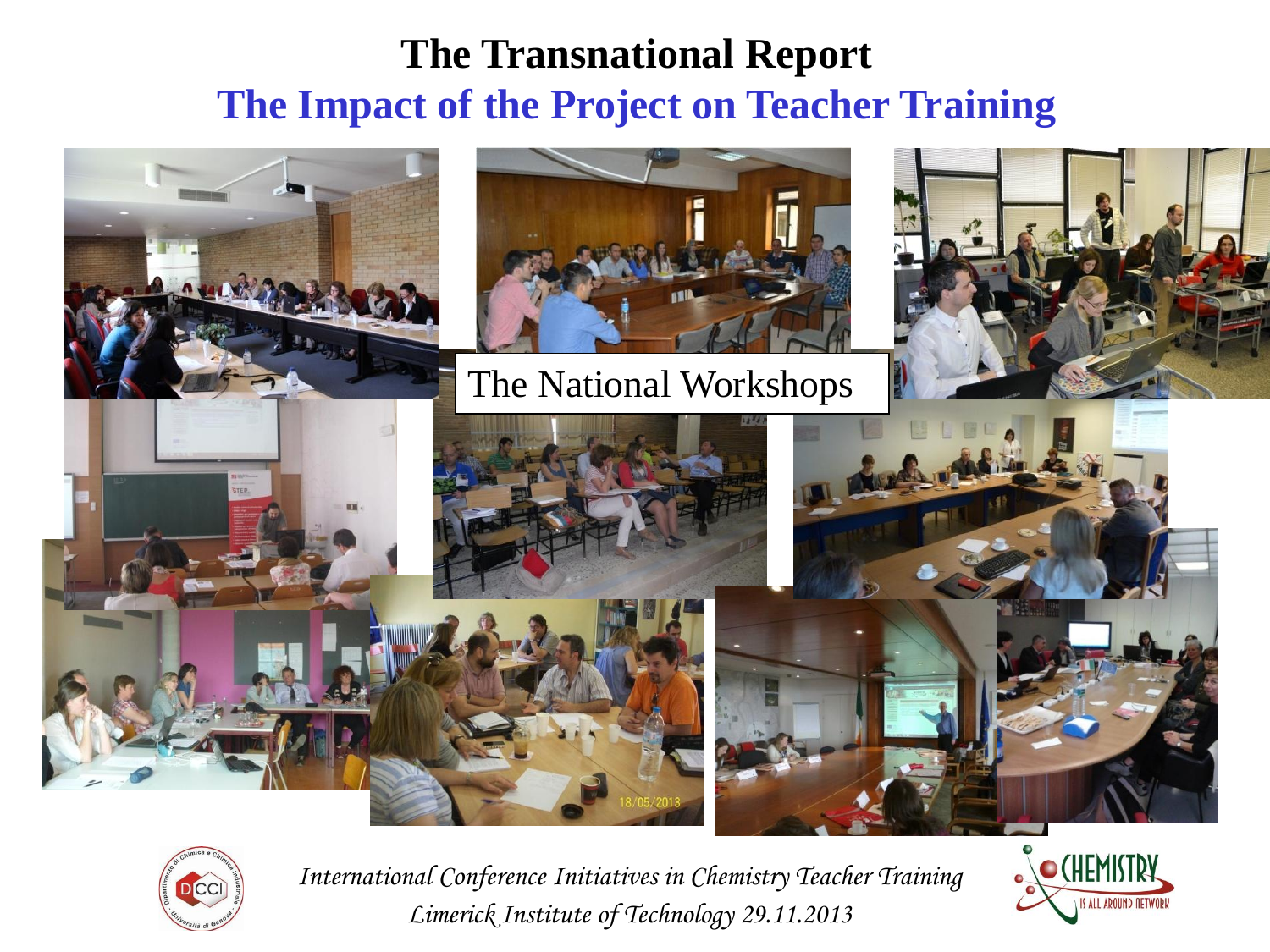#### Training on ICTs

Many teachers found interesting and very useful the attention paid by the project to the use of ICTs as resources to implement the teaching of chemistry/science.

Teachers' skills about digital tools are poor, so they feel to be not adequate to use them or to make them effective for learning.

So, it was important to offer training, not only to teachers involved in the project, but also to portal users, by providing suitable suggestions to use few selected ICTs.



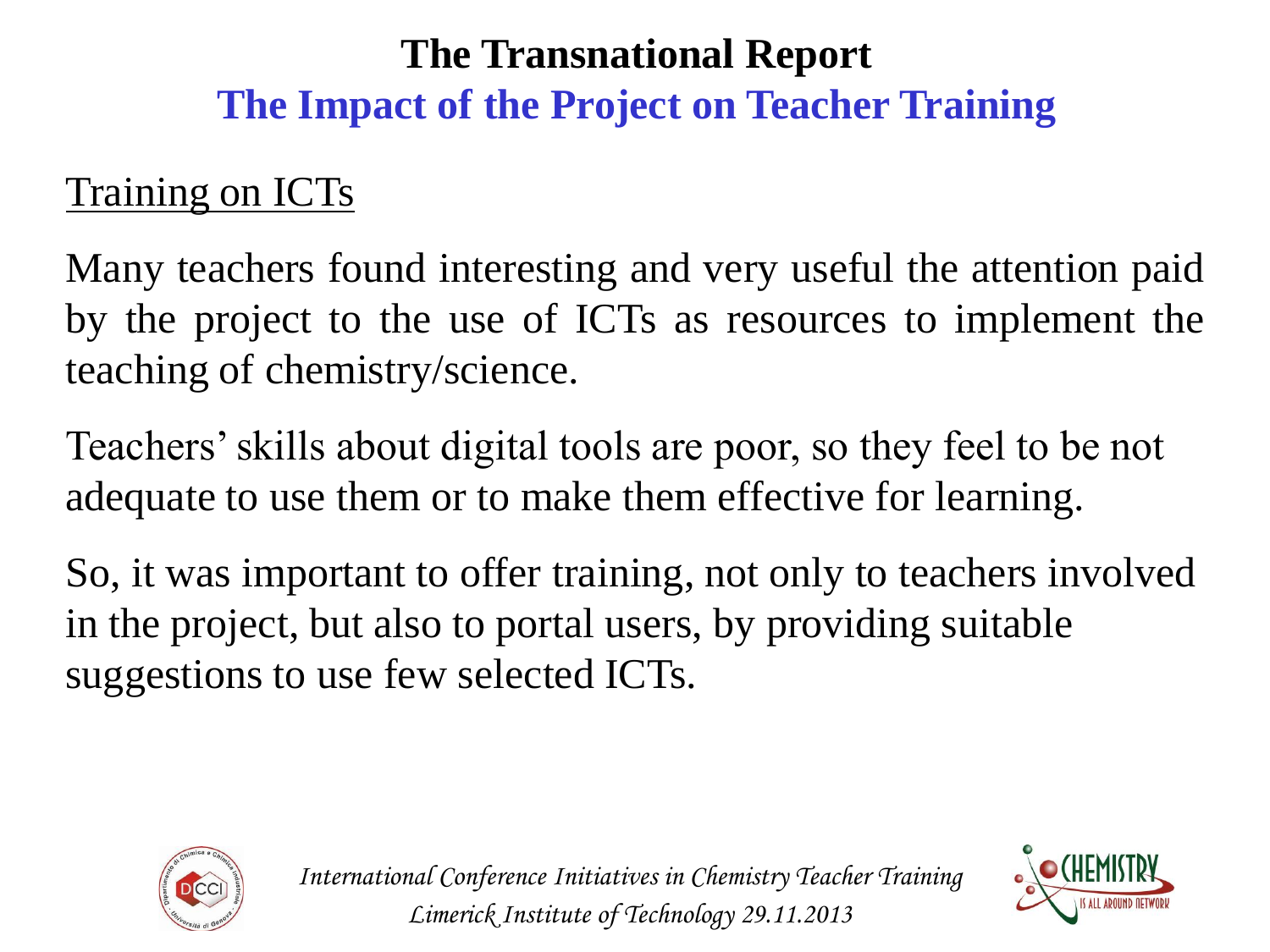#### **The Transnational Report Conclusions**

In order to make more efficacious the impact of the project, many efforts will be dedicated to enlarge the network of people involved or using material uploaded on the portal.

In order to reach this objective, the quality of the material dedicated to successful experiences will be fundamental, as well as the dissemination cared by schools and associated partners involved in the project.

We hope that the political influence of associated partners will give a contribute in order to make aware the government bodies to address more attention to the teaching of chemistry at school and to the training of teachers.